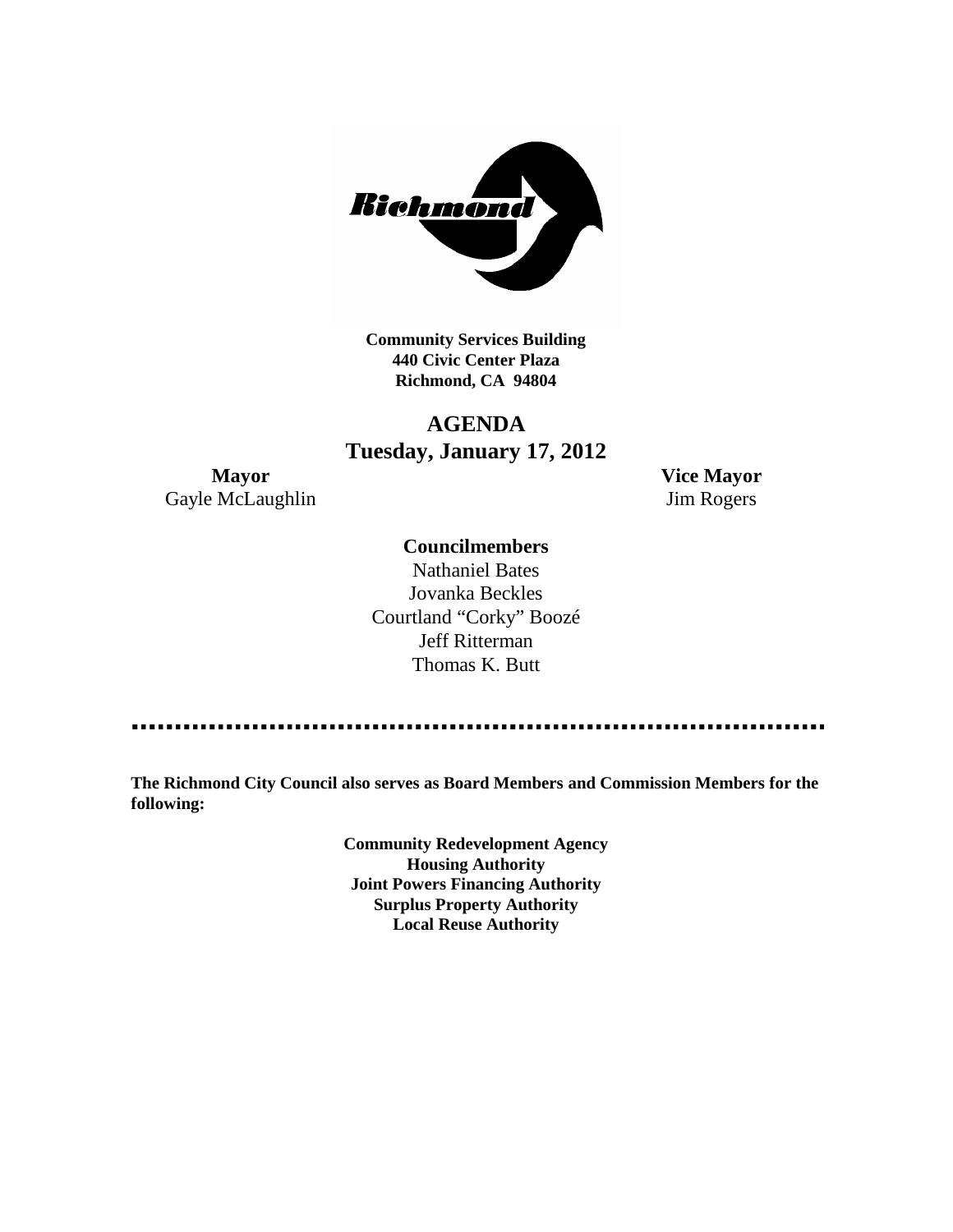# **MEETING PROCEDURES**

The City of Richmond encourages community participation at its City Council meetings and has established procedures that are intended to accommodate public input in a timely and time-sensitive way. As a courtesy to all members of the public who wish to participate in City Council meetings, please observe the following procedures:

**PUBLIC COMMENT ON AGENDA ITEMS:** Anyone who desires to address the City Council on items appearing on the agenda must complete and file a pink speaker's card with the City Clerk **prior** to the City Council's consideration of the item. Once the City Clerk has announced the item and discussion has commenced, no person shall be permitted to speak on the item other than those persons who have submitted their names to the City Clerk. Your name will be called when the item is announced for discussion. **Each speaker will be allowed TWO (2) MINUTES to address the City Council on NON-PUBLIC HEARING items listed on the agenda.**

**OPEN FORUM FOR PUBLIC COMMENT:** Individuals who would like to address the City Council on matters not listed on the agenda or on **Presentations, Proclamations and Commendations, Report from the City Attorney, or Reports of Officers** may do so under Open Forum. All speakers must complete and file a pink speaker's card with the City Clerk **prior** to the commencement of Open Forum. **The amount of time allotted to individual speakers shall be determined based on the number of persons requesting to speak during this item. The time allocation for each speaker will be as follows: 15 or fewer speakers, a maximum of 2 minutes; 16 to 24 speakers, a maximum of 1 and one-half minutes; and 25 or more speakers, a maximum of 1 minute.**

#### **SPEAKERS ARE REQUESTED TO OCCUPY THE RESERVED SEATS IN THE FRONT ROW BEHIND THE SPEAKER'S PODIUM AS THEIR NAME IS ANNOUNCED BY THE CITY CLERK.**

**CONSENT CALENDAR:** Consent Calendar items are considered routine and will be enacted, approved or adopted by one motion unless a request for removal for discussion or explanation is received from the audience or the City Council. A member of the audience requesting to remove an item from the Consent Calendar must complete and file a speaker's card with the City Clerk **prior to the City Council's consideration of Agenda Review.** An item removed from the Consent Calendar may be placed anywhere on the agenda following the City Council's agenda review.

*The City Council's adopted Rules of Procedure recognize that debate on policy is healthy; debate on personalities is not. The Chairperson has the right and obligation to cut off discussion that is too personal, too loud, or too crude.*

**\*\*\*\*\*\*\*\*\*\*\*\*\*\*\*\*\*\*\*\*\*\*\*\*\*\*\*\*\*\*\*\*\*\*\*\*\*\*\*\*\*\*\*\*\*\*\*\*\*\*\*\*\*\*\*\*\*\***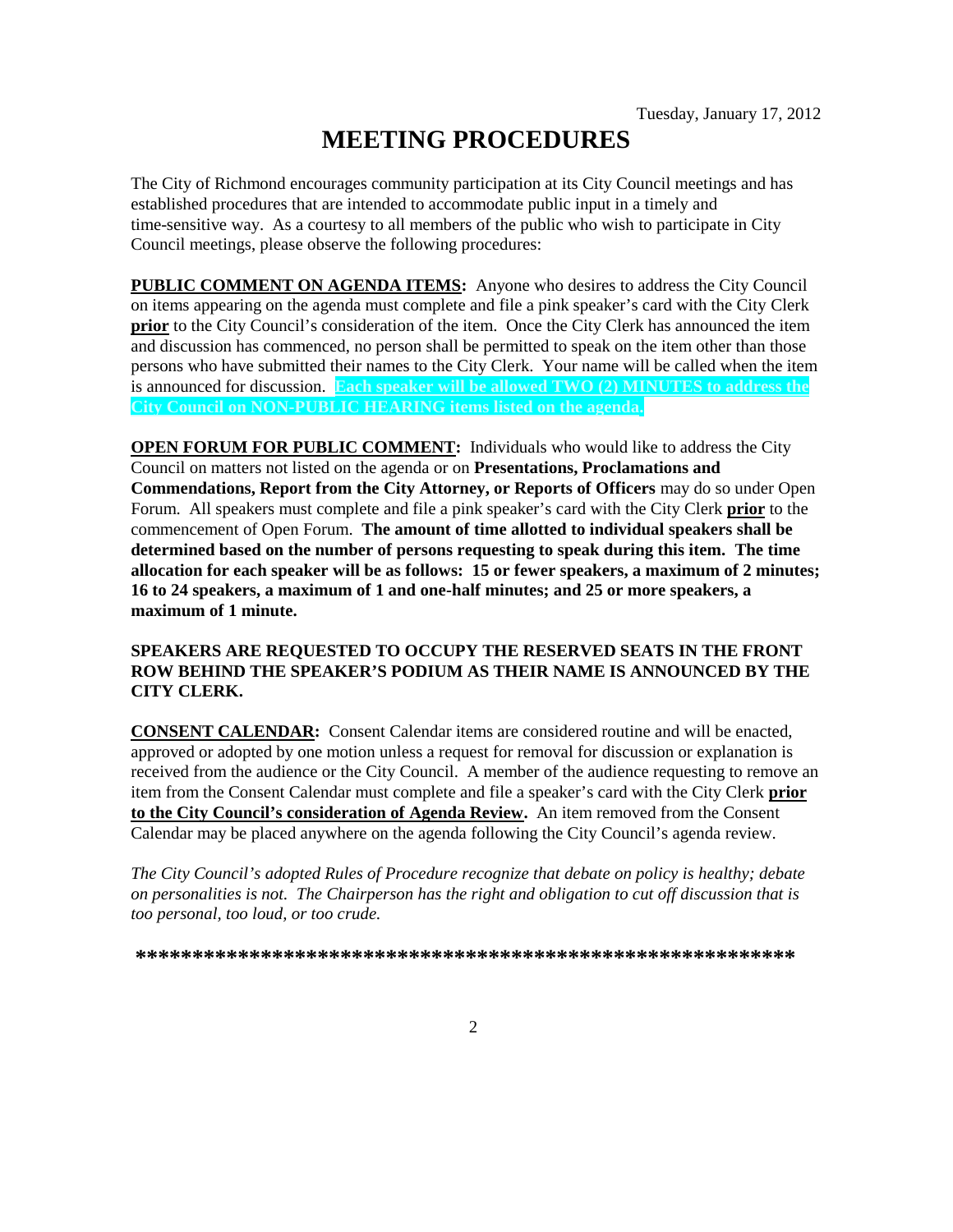# **EVENING OPEN SESSION**

5:00 p.m.

#### **A. ROLL CALL**

#### **B. PUBLIC COMMENT**

#### **C. ADJOURN TO CLOSED SESSION**

# **CLOSED SESSION**

Shimada Room of the Community Services Building

#### **A. CITY COUNCIL**

**A-1.** CONFERENCE WITH LABOR NEGOTIATORS (Government Code Section 54957.6):

> Richmond Fire Management Negotiations; Negotiators: Jack Hughes, Lisa Stephenson, and Michael Banks

> Richmond Police Officers Association; Negotiators: Jack Hughes and Lisa Stephenson

#### **A-2.** CONFERENCE WITH REAL PROPERTY NEGOTIATOR (Government Code Section 54956.8):

Property: Terminal One; Negotiators: Bill Lindsay, Alan Wolken, and KB/Bakewell

**A-3.** PUBLIC EMPLOYEE APPOINTMENT (Government Code Section 54957.6):

City Attorney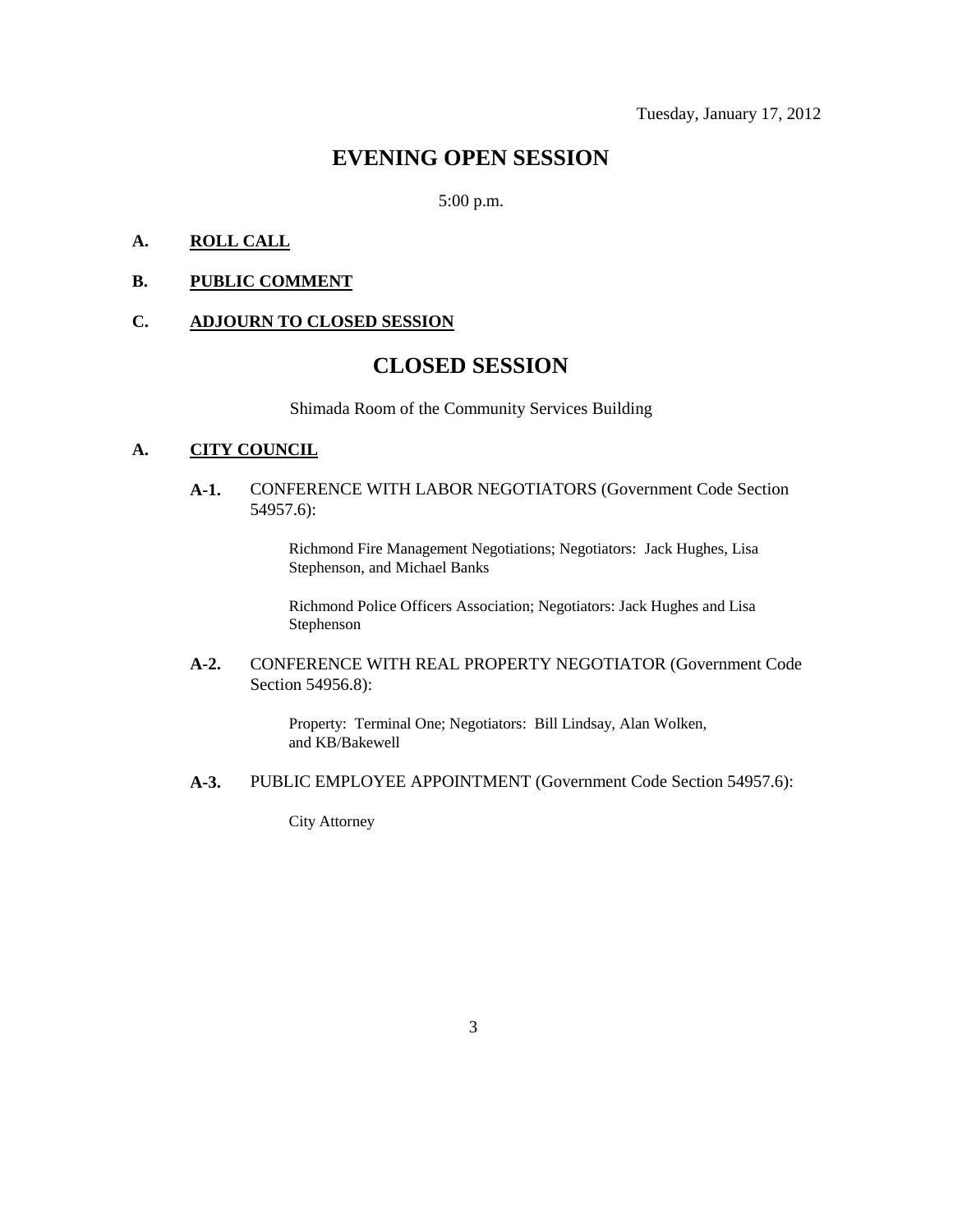# **REGULAR MEETING OF THE RICHMOND CITY COUNCIL**

6:30 p.m.

- **A. PLEDGE TO THE FLAG**
- **B. ROLL CALL**
- **C. STATEMENT OF CONFLICT OF INTEREST**
- **D. OPEN FORUM FOR PUBLIC COMMENT**
- **E. AGENDA REVIEW**

## **F. REPORT FROM THE CITY ATTORNEY OF FINAL DECISIONS MADE AND NON-CONFIDENTIAL DISCUSSIONS HELD DURING CLOSED SESSION**

# **G. CITY COUNCIL CONSENT CALENDAR**

- **G-1.** APPROVE Amendment No. 3 to the Kronick Moskovitz contract for legal representation related to the city's intervention in the Chevron property tax appeal litigation, increasing the amount by \$60,000, for a total of \$150,000 - City Attorney's Office (Randy Riddle 620-6509).
- **G-2.** APPROVE the purchase of hardware and software upgrades to the current Tightrope System (KCRT video playback system) to a server-based automated playback and programming system from Media Control Systems in an amount not to exceed \$14,477.81 - Information Technology Department (Sue Hartman 620-6874).
- **G-3.** APPROVE the grant funded Police Department purchase of tactical night vision optics from Lawmen's & Shooters Supply, Inc. in an amount not to exceed \$33,717 - Police Department (Chief Chris Magnus 621-1802).
- **G-4.** APPROVE the grant funded Police Department purchase of less than lethal tactical equipment and munitions from Professional Police Supply, Inc., dba Adamson Police Products, in an amount not to exceed \$14,692 - Police Department (Chief Chris Magnus 621-1802).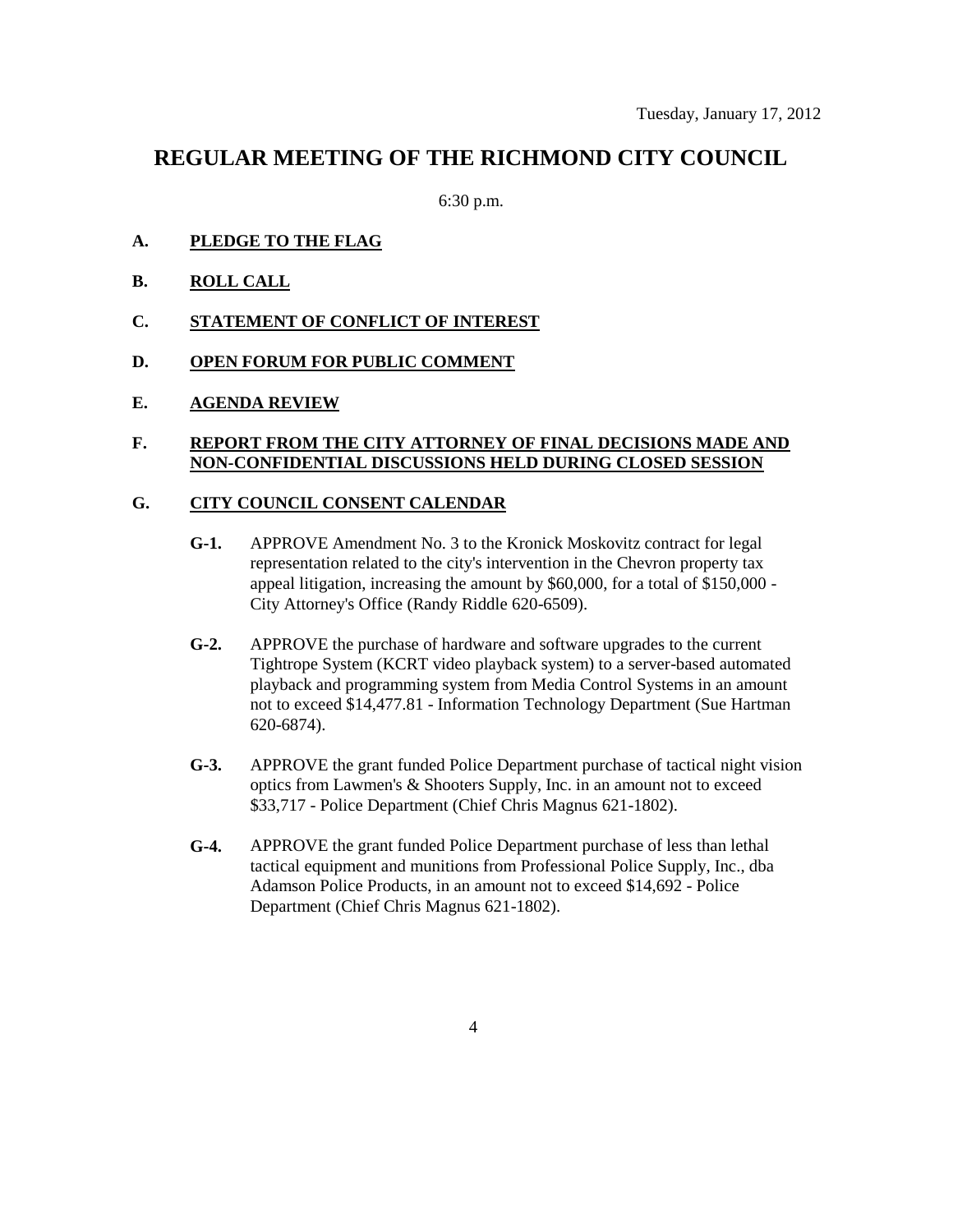- **G-5.** APPROVE a contract with Valley Facilities Management Corporation for mechanical and electrical building design services to enhance the Auditorium HVAC System and to install an emergency generator at the Main Library in an amount not to exceed \$32,000 - Public Works Department (Yader A. Bermudez 231-3008).
- **G-6.** APPROVE a contract with Moscone, Emblidge & Sater, LLP for assistance in drafting appellate court brief(s) regarding BNSF Railway vs. People of the State of California in the amount of \$25,000 and with a term ending December 31, 2012 - City Attorney's Office (Randy Riddle 620-6509).
- **G-7.** APPROVE three-year contracts with: (1) Carter Glass, (2) Spears Glass, and (3) Wadsworth Glass to supply window repair products and services on an asneeded basis in an amount not to exceed \$25,000 per vendor per fiscal year - Public Works Department (Yader A. Bermudez 231-3008).
- **G-8.** APPROVE the minutes of the November 15, 2011, City Council Meeting City Clerk's Office (Diane Holmes 620-6513).
- **G-9.** ADOPT an ordinance (second reading) amending Richmond Municipal Code Sections 9.20.150 and 9.20.155 to increase the solid waste collection rates to reflect a 3.17% change in the Consumer Price Index (CPI) in accordance with the Franchise Agreement between the City of Richmond and Richmond Sanitary Service - Finance Department (James Goins/Antonio Banuelos 620-6741).
- **G-10.** ACCEPT and APPROPRIATE \$313,036 in grant funds from the Bay Area Air Quality Management District Transportation Fund for Clean Air (TFCA) Program, and APPROVE an extension to the contract with TransMetro Inc. to continue shuttle service operations through June 2013 consistent with the TFCA funding agreement - City Manager's Office (Bill Lindsay 620-6512).

#### **H. RESOLUTIONS**

**H-1.** ADOPT a resolution directing the Chief of Police to carefully evaluate all requests for Mutual Aid that involve responding to civil unrest, and empowering the Chief to decline to respond to Mutual Aid requests under certain circumstances - Mayor McLaughlin (620-6503) and Councilmember Ritterman (620-6581). *This item was continued from the January 10, 2012, meeting.*